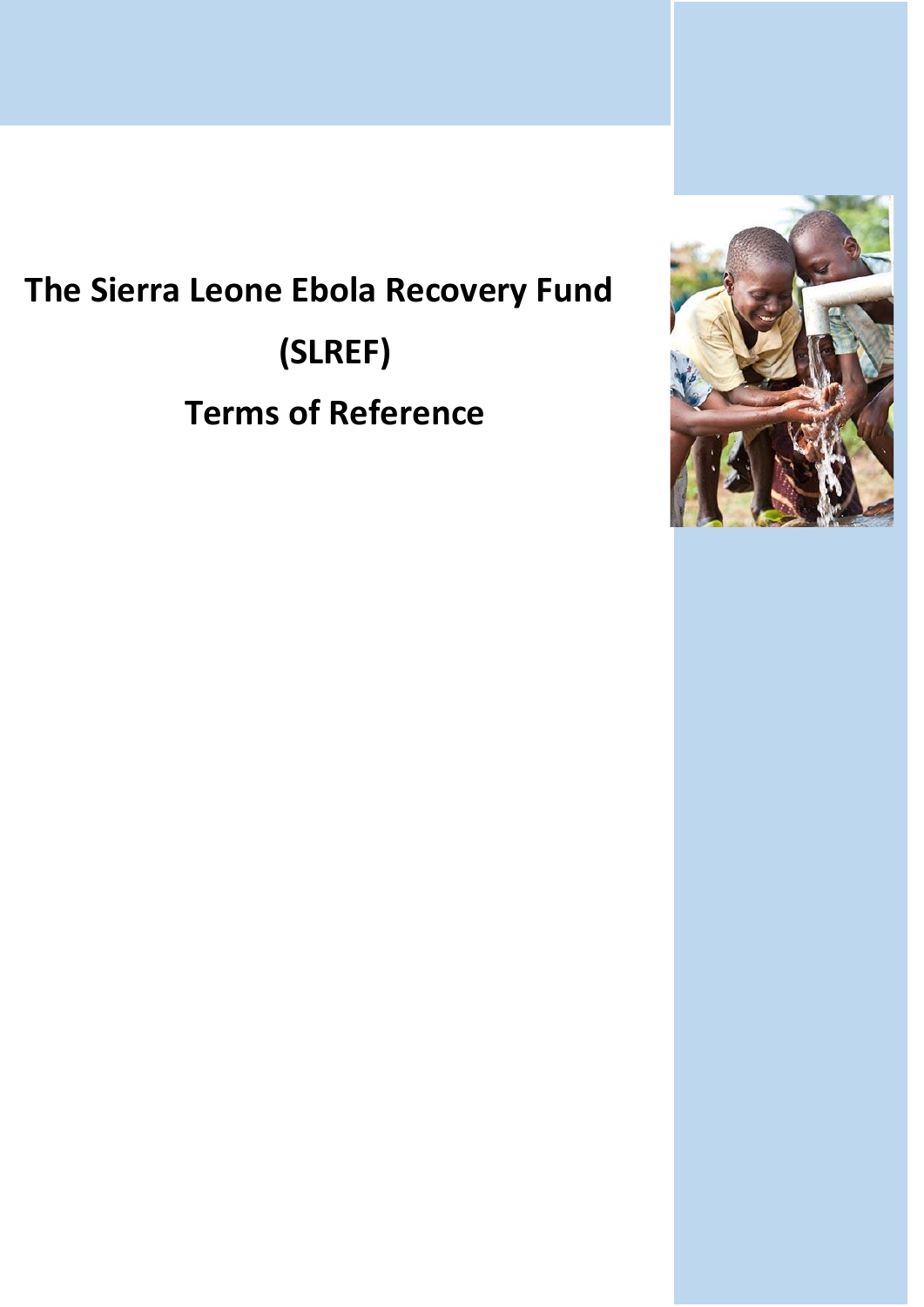## *Content*

- 1. The rationale for Sierra Leone Ebola Recovery Fund
- 2. Objectives and scope
- 3. SLERF Governance Architecture
- 4. Contributions to SLERF
- 5. Result-based management system
- 6. Reporting
- 7. Fund Risk Management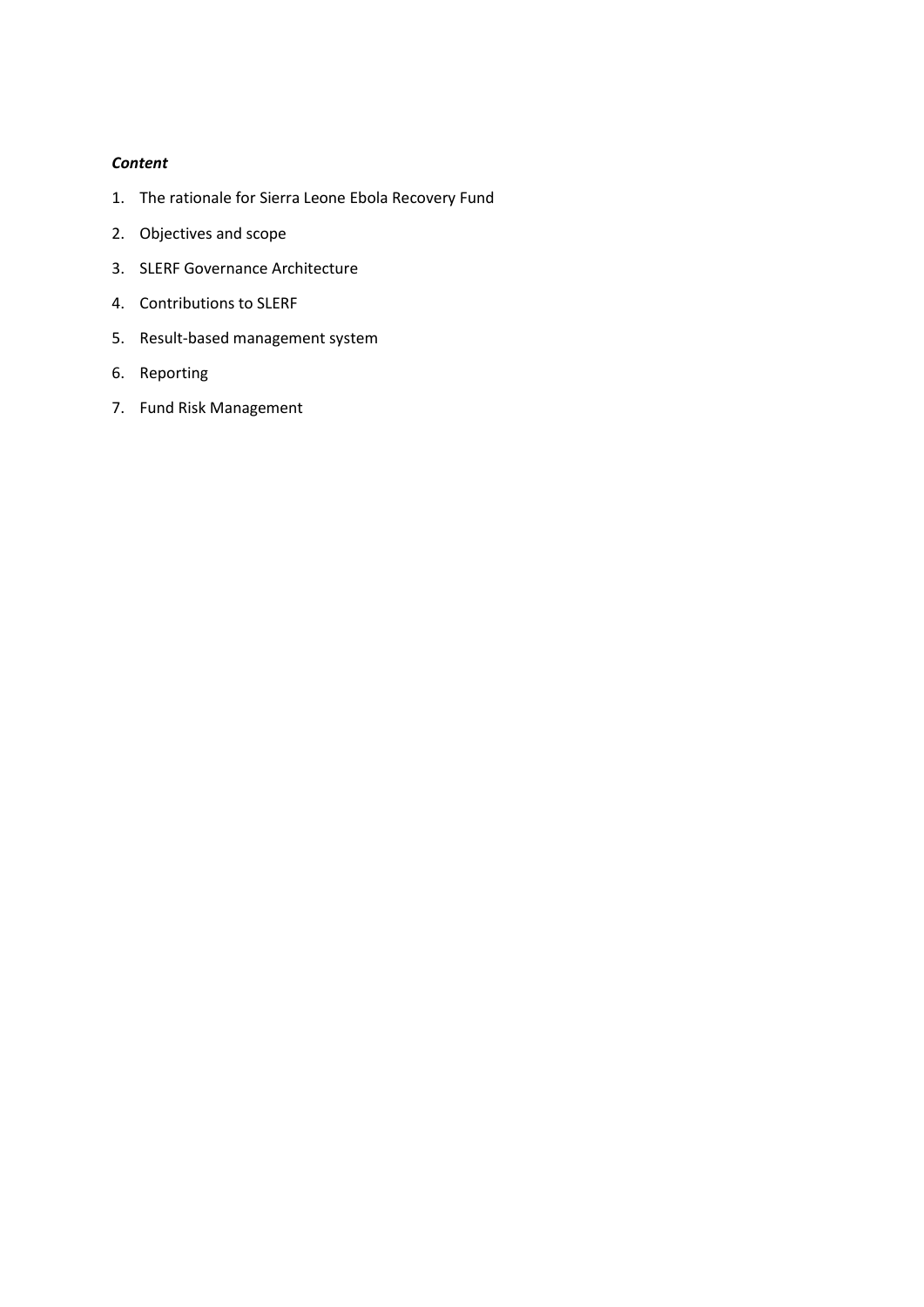# **1. The rationale for the Sierra Leone Ebola Recovery Fund**

## Background:

Before the Ebola crisis hit Sierra Leone, the country was on its pathway to resilience.. Key indicators of the progress were:

- Four democratic, free and fair elections held since 1996;
- One of the fastest growing economies in the world (GDP growth 2011- 6%, 2012-15.2%, 2013- 20.1%)
- Poverty decreased from 70% in 2003 to 52% in 2013;
- Installed energy capacity increased from less than 5MW in 2007 to more than 100 MW; and
- More than 1000km of roads paved.

The Ebola crisis has had a deep impact on the Sierra Leone economy and social welfare:

- 2015: GDP is projected to contract by over 20.0%;
- Revenue loss estimated at Le350 billion (USD70 million);
- 30% decline in agricultural output; 60% drop in manufacturing output;
- 50% job loss in the private sector;
- Reversal of gains in the health sector; and
- Increased Fiscal Deficits and Balance of Payments Financing Gap

Since the Ebola outbreak the Government of Sierra Leone has implemented an immediate response to address key priorities. As a result, 40 hospitals, 1,300 primary healthcare facilities and 8,000 schools and tertiary institutions reopened safely; 12,000 ultra-poor and EVD-affected households and 10,000 orphans and 2,000 EVD survivors were financially supported and 43,000 farmers were provided with seeds for the 2015 planting season.

In addition, the Government has developed the "National Ebola Recovery Strategy (NERS)" with the objective of restoring Sierra Leone on its earlier path to its "Agenda for Prosperity". The NERS addresses prioritized and targeted interventions.

## The Sierra Leone Ebola Recovery Fund (SLERF)

Implementing the National Ebola Recovery Strategy requires the mobilization and alignment of considerable resources from multiple sources. To better coordinate the multiplicity of financing streams pledged at the July Ebola Conference, the government has proposed to establish a financing mechanism to finance the strategy that provides coherence, speed and flexibility.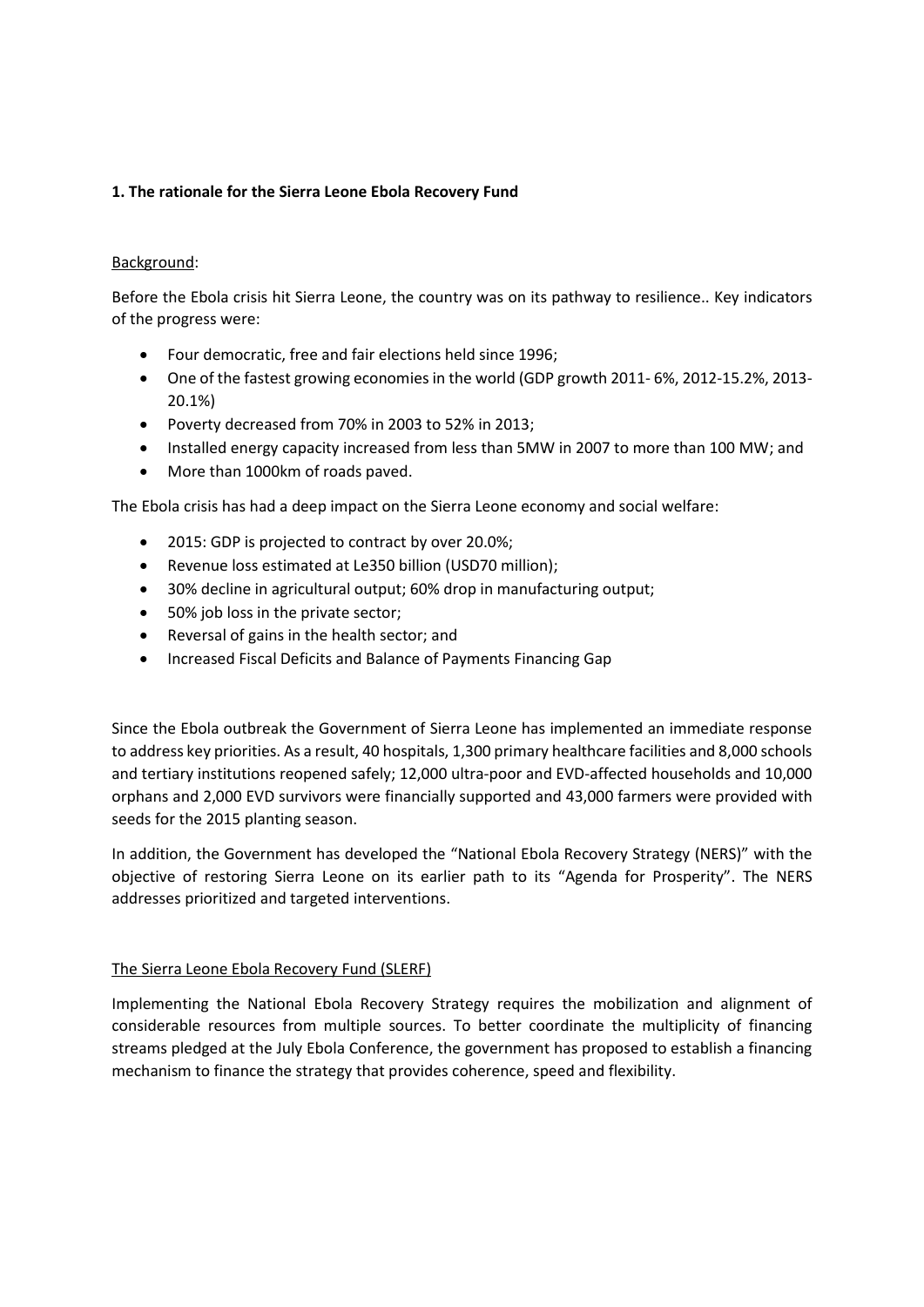The Sierra Leone Ebola Recovery Fund (SLERF) is established based on the guiding principles: and key features shown in the Following graph:





A Multi-Partner Trust Fund would bring together contributions from governments, intergovernmental or non-governmental organizations, private-sector organizations, foundations and other sources to support an integrated and effective implementation of the NERS. The Fund would complement and build on existing funding sources. Channeling a critical mass of resources would enable the fund to act as a center of gravity to align international assistance with the strategic goals and develop synergies across sectors and sources of funds. Notably, the common funding mechanism would have the functions listed on the table below:

| <b>COHERENCE</b>                                                                       | - Supports policy coherence<br>- Plays as both funding facility and key Policy Coordination &<br>Operational Performance mechanism<br>- Enhances coordination of multiple players                                         |
|----------------------------------------------------------------------------------------|---------------------------------------------------------------------------------------------------------------------------------------------------------------------------------------------------------------------------|
| <b>COORDINATION &amp;</b><br><b>HARMONIZATION OF DIVERSE</b><br><b>FUNDING SOURCES</b> | - Reduces fragmentation<br>- Blends different sources of finance to drive transformational<br>change through a single entry point<br>- Plays a catalytic role of using limited financing to leverage<br>other investments |
| <b>TRANSPARENCY</b>                                                                    | - Adherence to established international standards in fiduciary<br>and governance, social safeguards                                                                                                                      |
| <b>INNOVATION</b>                                                                      | Innovates and tests new flagship initiatives<br>$\overline{\phantom{m}}$<br>Utilizes the Fund as a pilot case to test commitments to the<br>$\overline{\phantom{a}}$<br>New Deal principles                               |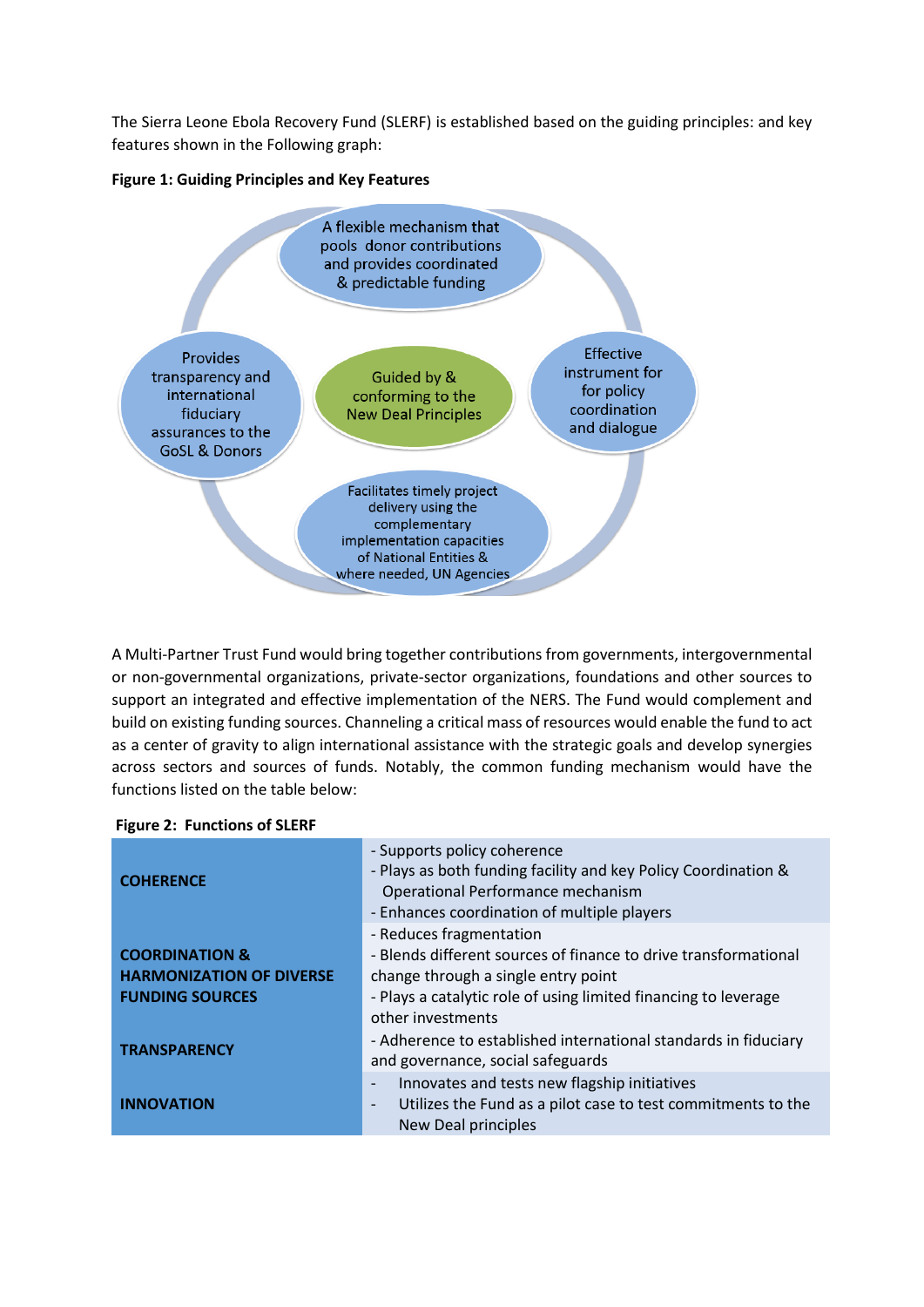## **2. Objectives and scope of the SLERF**

Post-crisis settings are characterized by a multiplicity of funding sources and instruments which are difficult to coordinate. In Sierra Leone the Ebola Crisis has led to the emergence of several funding streams to support the country recovery efforts. In order to consolidate the fund flows, the Government of Sierra Leone is seeking to establish a comprehensive National Multi-Partner Trust Fund mechanism.

SLERF will be one of the funding mechanisms for the Ebola Recovery Strategy that will provide targeted and time bound support for **selected interventions in** following six sectors within a 24 months period:

- Education,
- Health.
- Energy,
- Water,
- Social Protection and
- **•** Private Sector

## **3. The SLERF Governance Structure**

The SLERF and its governance structure would include three key components:

- **A Decision Making Body** (Steering Board), supported by a Technical Secretariat. The Board sets SLERF's policy, operational procedures, decides on project funding & oversees the overall Fund operation;
- **A Trustee** that receives, administers and transfers to Implementing Entities, SB approved funds and submits consolidated annual financial and progress reports;
- **Implementing Entities (IEs)** that manage, execute and report to Board on the implementation of approved projects.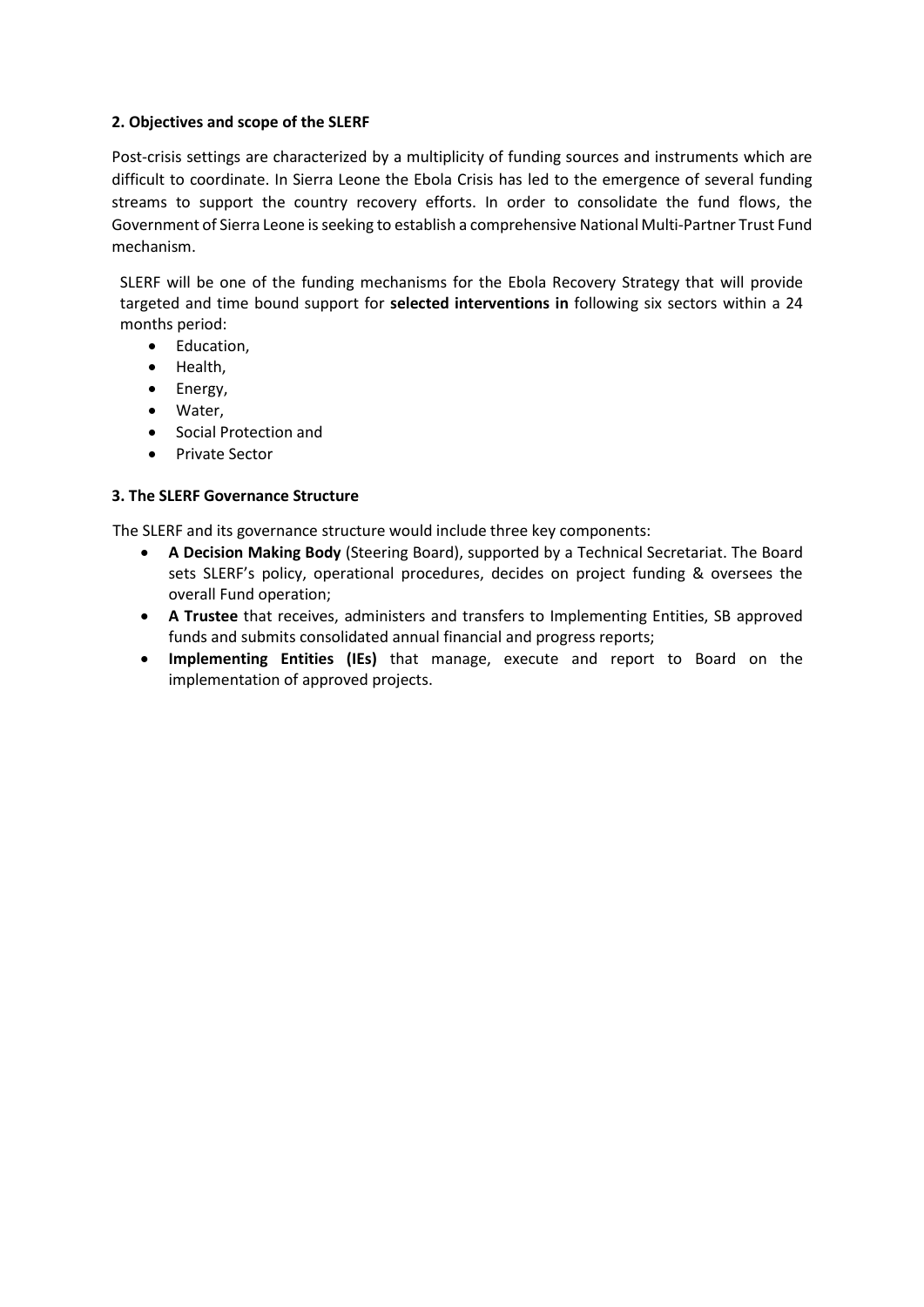

## *3.1 Decision-making Body*

The Fund would be governed by a **Steering Board**. The SLERF Steering Board will be co-chaired by the Minister of the Ministry of Finance and Economic Development (MOFED) and the Chief of Staff of the President and includes selected representatives of Government Ministries and Contributing Donors, the UN Resident Coordinator, the Trustee (as ex-Officio) and other members approved by the Steering Board. Consideration is being given to include a non-government/Civil Society eminent person that is nationally recognized for his/her integrity.

Responsibilities of SLERF Steering Board will include:

- Provide overall leadership and set the strategic direction and oversight of the Fund;
- Ensure SLERF's oversight and accountability;
- Review and approve the SLERF Strategic Plan, which shall include the proposed budget framework and programme priorities;
- Approve the SLERF Operational Manual;
- Review and make fund allocation decisions on SLERF activities;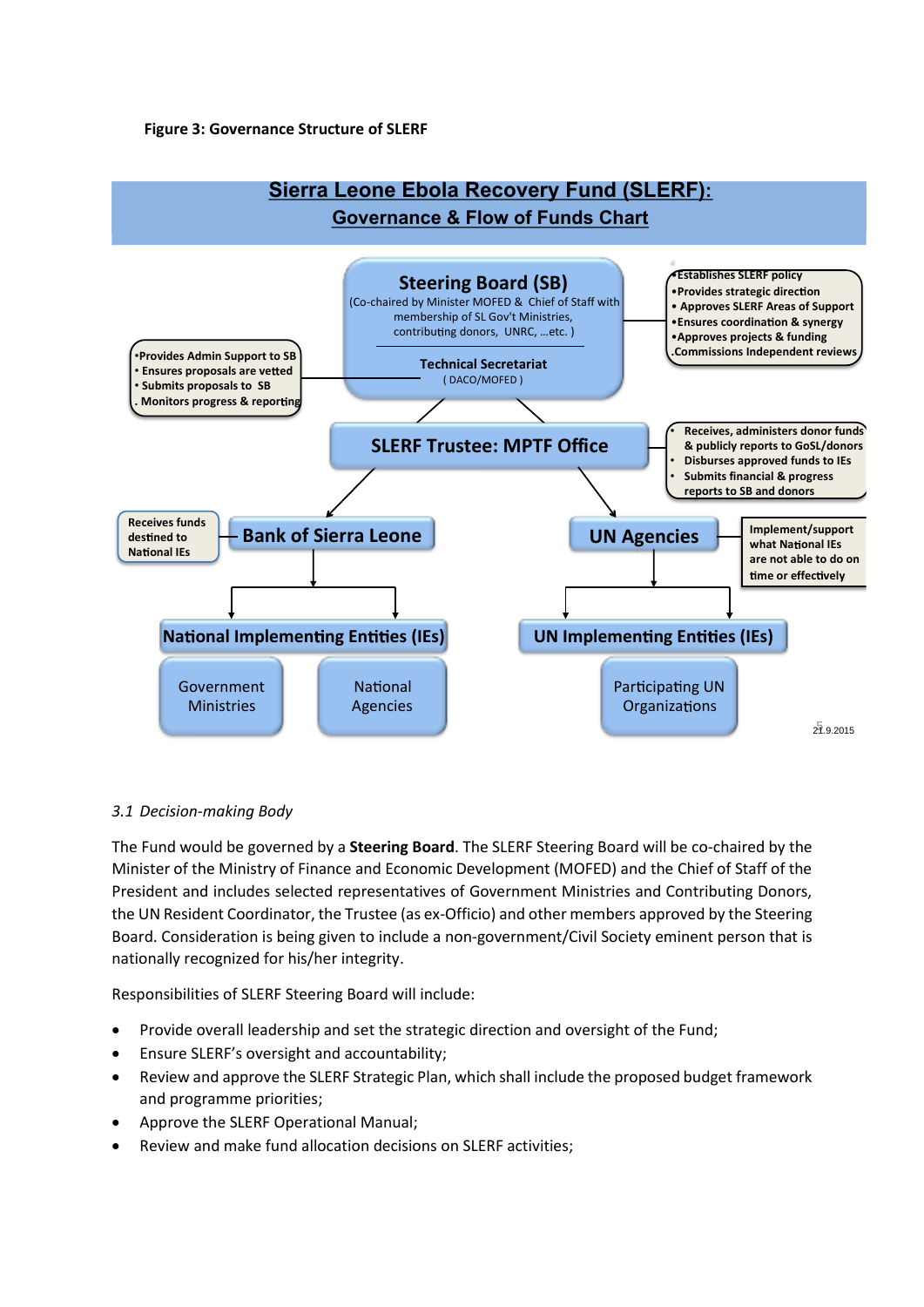- Authorize the Administrative Agent to release funds to MOFED, National Entities and Participating UN Organizations;
- Oversee/lead resource mobilization strategy of SLERF;
- Maintain oversight of financial management of the SLERF, including through requesting third party financial audits of the National Entities, as required, in accordance with the Sierra Leone Audit Act of 2014;
- Review the broad findings of the periodic external audits of the National Entities to guide its resource allocation decisions
- Oversee effective monitoring and evaluation of all SLERF activities to ensure fund-wide success and transparency, including receiving and approving the Annual Monitoring and Evaluation Report from the Secretariat, including commissioning independent performance evaluations and "lessons learned" exercises;
- Review and approve Annual/Final Consolidated Reports that will be submitted by the Administrative Agent, for further submission to Contributors and public dissemination. Among other information, the Annual/Final Consolidated Report*s* shall include the annual consolidated narrative and financial reports of the SLERF projects, as implemented by the National Entities, compiled and submitted to the Administrative Agent by the Government Coordinating Entity, and by Participating UN Organizations;
- Ensure the implementation of an effective communication strategy.

The Steering Board will be supported by the **Fund Secretariat** embedded in MOFED, that will provide administrative, technical and management support. It will include expertise in Strategic Planning & Programme Design, Procurement and Monitoring & Evaluation, who may be directly financed by SLERF or contributed by Development Partners.

The Fund Secretariat's responsibilities will include:

- Administrative support to Steering Board and following up SB decisions;
- Capacity assessment of National IEs in accordance with the "National Regulatory Framework", provided the laws, regulations and procedures under such frameworks do not contravene the principles set out in UNDP's regulations and rules, policies and procedures, as will be further described in the Operational Manual;
- Review of project proposals to ensure SLERF requirements are met;
- Review and forwarding to Trustee of annual financial and progress reports of National IEs;
- Monitoring the Public Procurement Act is followed by National IEs; and
- Fund level Monitoring and Evaluation.

The Auditor General will select the third party auditors in consultation with the Technical Secretariat, as will be further described in the Operational Manual and described in the project proposal.

The Secretariat will assess and recommend to the Steering Board the selection of the third party evaluators, as will be further described in the Operational Manual.

To strengthen national capacity, the internationally recruited Fund Secretariat staff will be twined with national staff that will work together with a view of eventfully taking over the Secretariat responsibility

## *3.2 A Trustee*

The UNDP Multi-Partner Trust Fund Office (MPTF Office) would serve as a **Trustee**. Trustee's responsibilities will include: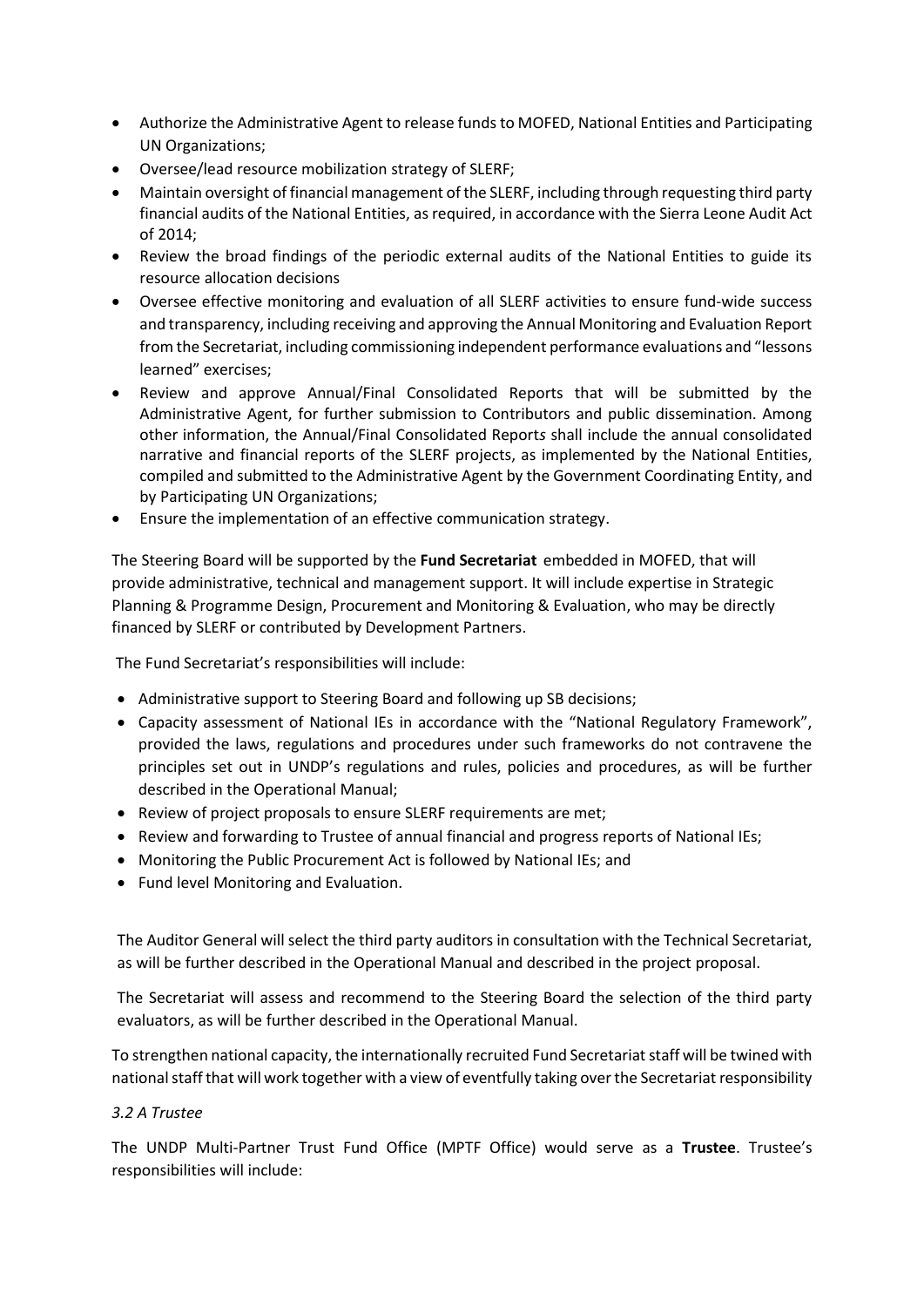- Support SLERF establishment;
- Receipt & administration of contributions;
- Disburse funds following Steering Committee instructions;
- Consolidate Annual statements and reports, based on submissions;
- Provide final reporting & notification of operational closure; and
- Establish and maintains SLERF website, allowing the government partners, donors and the general public to track contributions and allocations in real time and annual expenditures of the Fund, as well as access the Fund's progress reports and key documents

In accordance with established policy, the Fund trustee fee is established at 1% of donor contributions received.

# *3.3 MOFED as a Government Coordinating Organization*

The Government of Sierra Leone will nominate a Government Coordinating Organization, which shall be responsible and accountable for the effective development and implementation of the SLERF portfolio implemented by National Entities. Among other tasks, the Government Coordinating Organization shall:

- Promote Government-wide participation, coordination and coherence in SLERF;
- Conclude MOA with SLERF Trustee detailing its responsibilities including assuming accountability for funds transferred to National IEs;
- Ensure National IEs meet internationally accepted financial management and procurement systems, including adhering to the Sierra Leone Public Procurement Act, 2004;
- Conclude agreement with National IEs that details their responsibilities and accountabilities as SLERF IEs; and
- Ensure National IEs submit annual financial & narrative reports to the SB Technical Secretariat for review and forwarding to the Trustee.

# *3.4 Implementing Entities*

# *3.4.1 National Implementing Entities*

Implementation will include two implementing modalities which allow implementation by National Implementing Entities and, where required, by UN Implementing Entities. This flexible implementation architecture enables different implementing entities to operate under the common strategic governance structure yet in accordance with the distinct policies and procedures.

National Implementing Entities (IEs) will be Ministries, Departments and Agencies (MDA), proposed by GoSL based on assessments, meeting internationally accepted financial management and procurement systems, including adhering to 2004 Sierra Leone Public Procurement Act.

The National Implementing Entities shall assume the following responsibilities:

- Conclude agreements with MOFED, as the GCO;
- Develop and submit project concept notes and project proposals to SLERF Board through SLERF Secretariat;
- Implement activities approved by the SLERF Board;
- Monitor and evaluate approved projects; and
- Submit annual financial and narrative reports to SLERF Secretariat.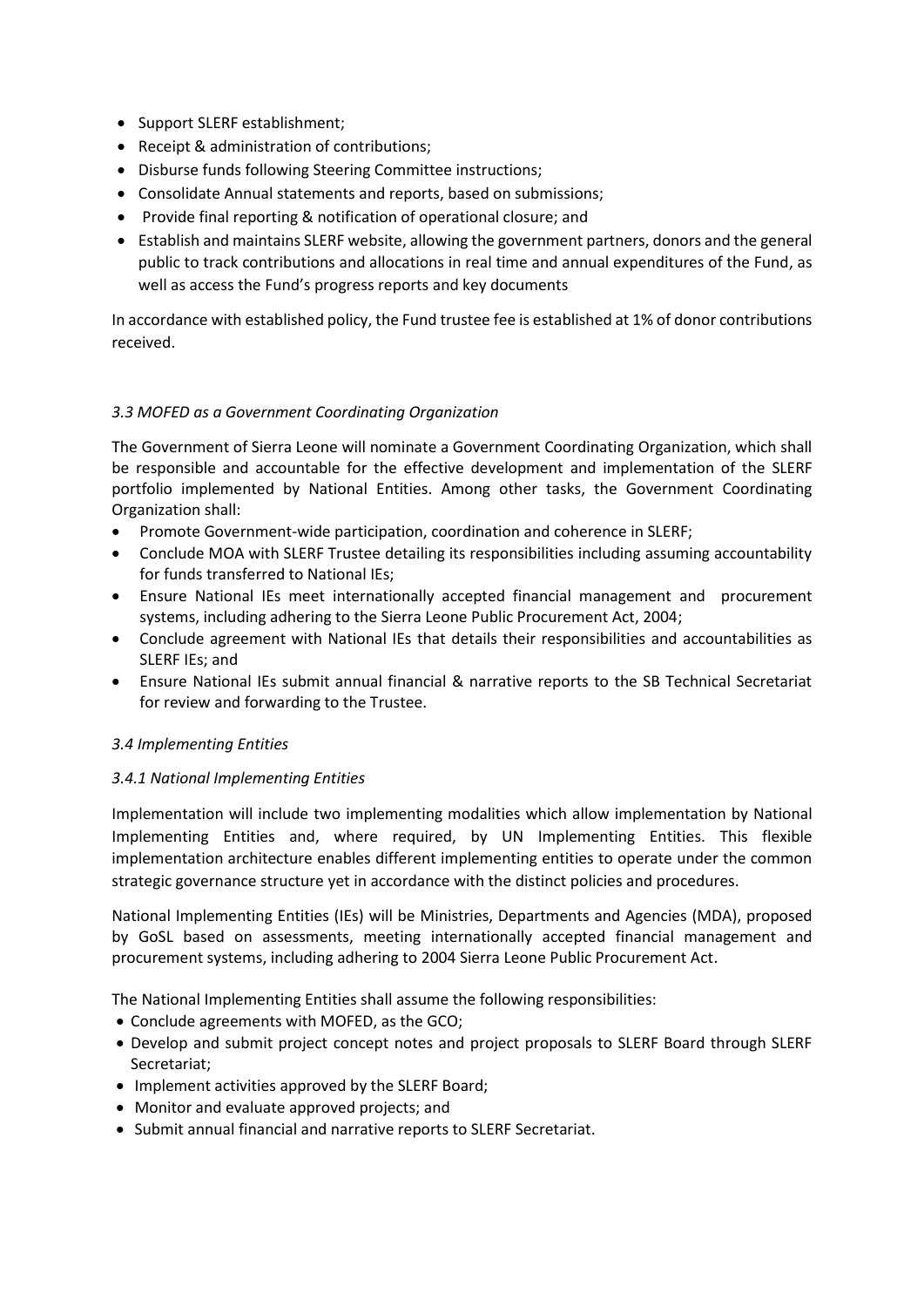Each National Implementing Entity shall establish a separate ledger account under its financial regulations and rules for the receipt and administration of the funds disbursed to it by the Administrative Agent, through MOFED. This separate ledger account shall be administered by each National Entity in accordance with the National Regulatory Framework, including those relating to interest. This separate ledger account shall be subject exclusively to the internal and external auditing procedures set forth in the National Regulatory Framework and in accordance with the Memorandum of Agreement (MOA) signed between the Government and UNDP, in its capacity as the Administrative Agent of the SLERF.

Each National Implementing Entity shall carry out its activities reflected in the approved project in accordance with the National Regulatory Framework (national regulations, rules, directives and procedures), using its standard implementation modalities, and the provisions of the MOA.

## *3.4.2 Participating UN Organizations*

The UN and other International Organizations would provide direct implementing services, using their Financial Rules and Regulations approved by their inter-governmental Executive Boards/ Governing Councils of those organizations. The Participating UN Organizations shall have the following responsibilities:

- Conclude the Memorandum of Understanding with SLERF Trustee;
- Develop and submit project concept notes and project proposals;
- Assume programmatic and financial accountability for funds received;
- Implement activities approved by the SLERF Board;
- Monitor and evaluate approved projects; and
- Submit annual financial and narrative reports to Trustee.

The Participating UN Organizations could in accordance with their own financial regulations, rules and policies and charge the corresponding indirect costs (7%).

## **4. Contributions to SLERF**

Contributions to SLERF may be accepted from governments, intergovernmental or non-governmental organizations, private-sector organizations and the public at large. Contributions to SLERF will be made as unearmarked contributions, utilization of which will subsequently be approved by the Steering Board on the basis of a transparent fund allocation criterion that will be agreed to by the Steering Board. While unearmarked contributions are strongly encouraged so as to permit the Steering Board to allocate funds to the highest prioritized recovery projects on the basis of a transparent fund allocation criterion, earmark contributions by SLERF priority sectors are also welcome.

Contributions to SLERF may be accepted in United States dollars or in any other currency that can be readily utilized. Such contributions shall be deposited into the bank account established by the UNDP MDTF Office. Funds received from donors will be received on account of the Government of Sierra Leone, and not as UNDP resources.

The value of a contribution payment, if made in or other than United States dollars, shall be determined by applying the United Nations operational rate of exchange in effect on the date of payment. Gains or losses on currency exchanges shall be recorded in the SLERF Account established by the Administrative Agent.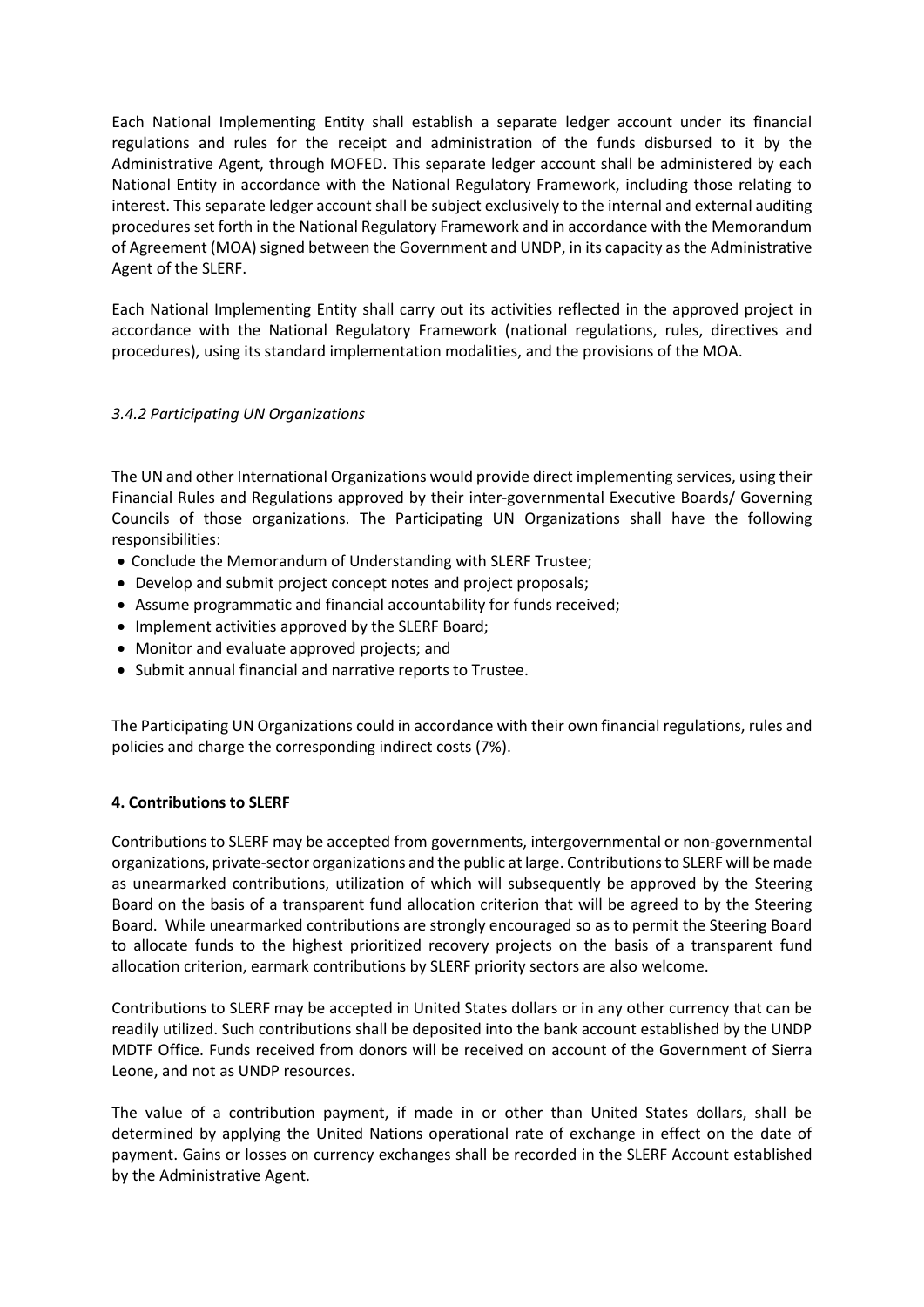Resources from the SLERF will be utilized for the purpose of meeting the direct costs of projects managed by the SLERF Implementing Entities. Details of such projects, including respective budgets and implementation partners (national entities, NGOs/civil society organizations, intergovernmental organizations) will be set out in the relevant project documents that will be reviewed by the SLERF Secretariat and subsequently approved by the Steering Board.

The Government Coordinating Organization shall assume full programmatic and financial accountability for the funds disbursed to National Implementing Entities by the UNDP MDTF Office upon the instruction of the Steering Board. Such funds shall be administered by each Implementing Entity in accordance with Sierra Leone's national Regulatory Framework (national regulations, rules, directives and procedures).

In the case of Participating UN Organizations, they will utilize funds disbursed to them d in accordance with their own applicable regulations, rules, directives and procedures and the proposal approved by the Steering Board.

## **5. Result based management system**

Based on the SLERF Strategy, which would be linked to the broader Recovery strategy and Agenda for Prosperity, the Trust Fund would develop a Results Based Management system where both programmatic and financial performance indicators are monitored at the Outcome and Output level (Fund- and project-level). The Outcome and Output indicators will be monitored through the regular cycle of programme reporting.



## **Figure 4: Illustration of the Result Based Management System**

## **6. Reporting**

## **Reporting, Transparency and Accountability**

For each project approved for funding from SLERF, each National Implementing Entity through MOFED and each Participating UN Organization shall provide the Administrative Agent with the following statements and reports prepared in accordance with the reporting procedures of the SLERF:

(a) Annual narrative progress reports, to be provided no later than three months (31 March) after the end of the calendar year;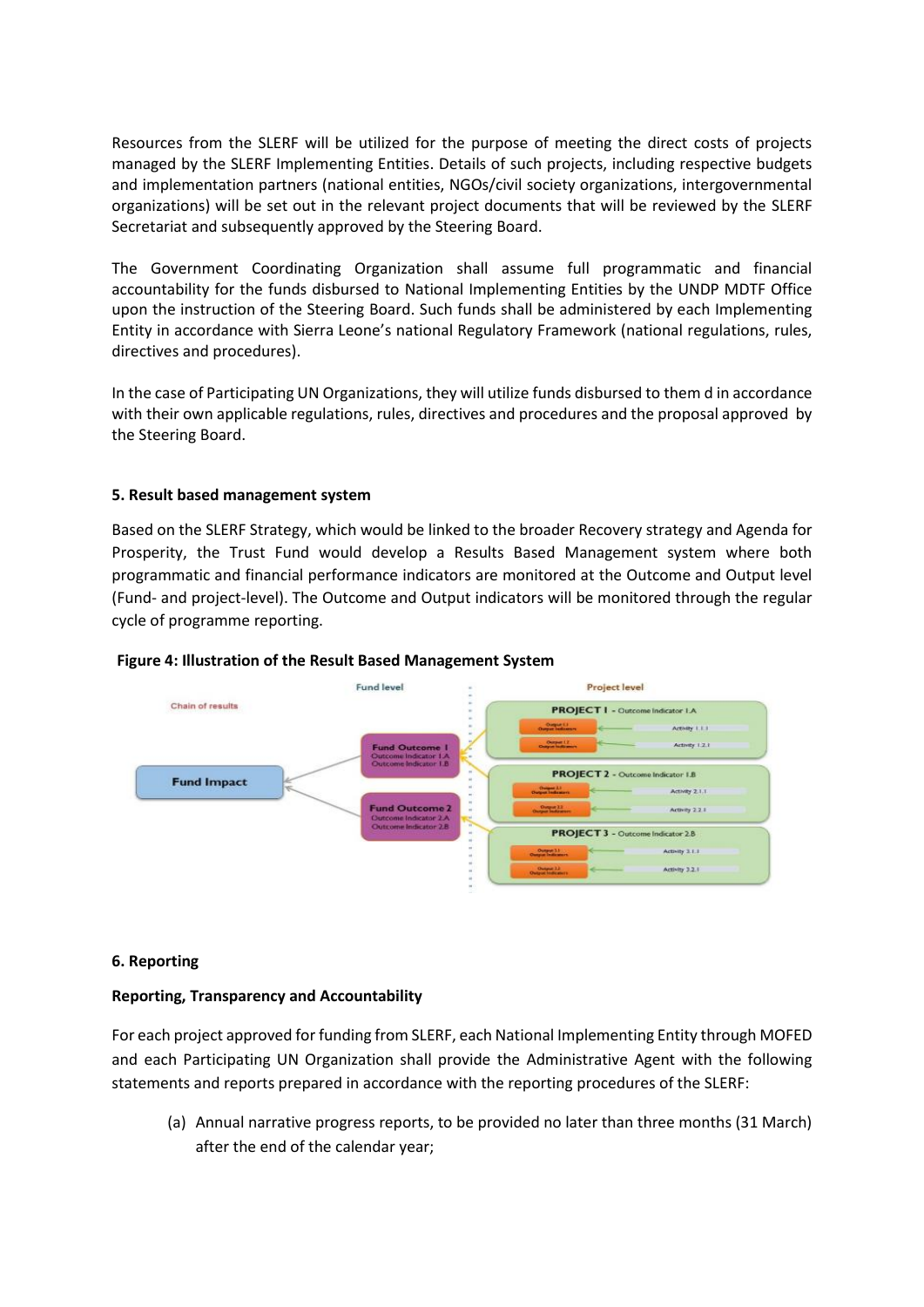- (b) Annual financial statements and reports as of 31 December with respect to the funds disbursed to it from the SLERF Account, to be provided no later than four months (30 April) after the end of the calendar year;
- (c) Final narrative reports, after the completion of the activities in the approved programmatic document and including the final year of the activities in the approved programmatic document, to be provided no later than four months (30 April) of the year following the operational closing of the Fund. The final report will give a summary of results and achievements compared to the goals and objectives of the SLERF;
- (d) Biannual progress updates that will allow the Government and the Steering Board to assess the progress of project implementations on an on-going basis;
- (e) Certified final financial statements and final financial reports after the completion of the activities in the approved programmatic document and including the final year of the activities in the approved programmatic document, to be provided no later than six months (30 June) of the year following the financial closing of the Fund.

The Trustee will prepare consolidated narrative progress and financial reports, based on the reports referred above, and will provide those consolidated reports to each donor that has contributed to the SLERF Account, as well as the Steering Board, in accordance with the timetable established in the Standard Administrative Arrangement.

The Trustee shall also provide to the donors and the Steering Board an annual certified financial statement on its activities as Administrative Agent ('Report on Sources and Use of Funds') no later than five months (31 May) after the end of the calendar year, as well as a certified financial statement no later than seven months (31 July) of the year following the financial closing of the Fund.

# **Public Disclosure**

The Steering Board, Government Coordinating Organization and Administrative Agent shall collaborate to ensure full transparency and accountability of the SLERF operations. The Government and Administrative Agent will ensure that operations of the SLERF are publicly disclosed on the website of the Administrative Agent's website ([http://mptf.undp.org\)](http://mptf.undp.org/). Website postings will include a record of decisions of the Steering Board, summary sheets of pipeline and approved projects, project and fund level financial and progress reports, and external evaluation reports, including relevant information on the SLERF operations.

Each Implementing Entity as well as each Participating UN Organization shall take appropriate measures to publicize the SLERF Fund so as to give due credit to the Government. Information given to the press and to the beneficiaries of the assistance provided through the SLERF, all related publicity material, official notices, reports and publications shall acknowledge the leading role of the Government. In particular, the Administrative Agent will ensure that full recognition is given to the role of the Government and national partners in all external communications relating to the SLERF.